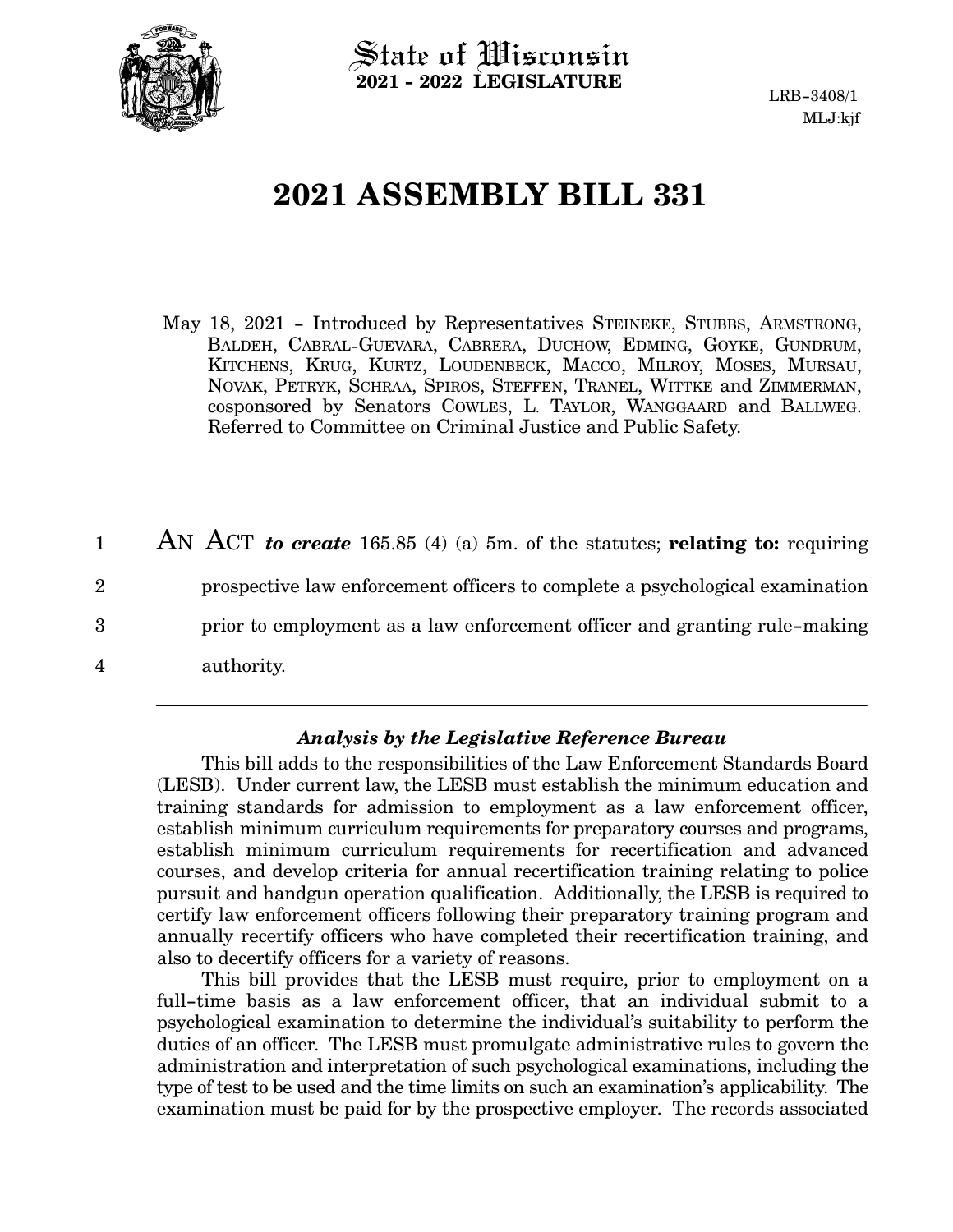## **ASSEMBLY BILL 331**

1

with the examination must be kept confidential and are not subject to public disclosure, but may be disclosed by the prospective employer to other prospective employers.

For further information see the state fiscal estimate, which will be printed as an appendix to this bill.

## *The people of the state of Wisconsin, represented in senate and assembly, do enact as follows:*

**SECTION 1.** 165.85 (4) (a) 5m. of the statutes is created to read:

165.85 **(4)** (a) 5m. a. Beginning on the first day of the 13th month after the effective date of this subd. 5m. a. .... [LRB inserts date], before a person may commence employment on a full-time basis as a law enforcement officer, that person shall submit to a psychological examination to determine the person's suitability to perform the duties of a law enforcement officer. 2 3 4 5 6

- b. The board shall promulgate rules to govern the administration and interpretation of psychological examinations under subd. 5m. a., including the type of examination to be used and the period of time for which the results of an examination shall be determinative of an applicant's eligibility to be employed on a full-time basis as a law enforcement officer. 7 8 9 10 11
- c. The psychological examination under subd. 5m. a. shall be coordinated by and at the expense of the prospective employer. The results of the examination shall be disclosed to the prospective employer and to the board. 12 13 14
- d. No person who has been found, after a psychological examination under subd. 5m. a., to be unsuitable to perform the duties of a law enforcement officer, may be employed on a full-time basis as a law enforcement officer. 15 16 17
- e. The prospective employer and the board shall keep confidential any record of an examination received under subd. 5m. a. and any such record is not open to 18 19